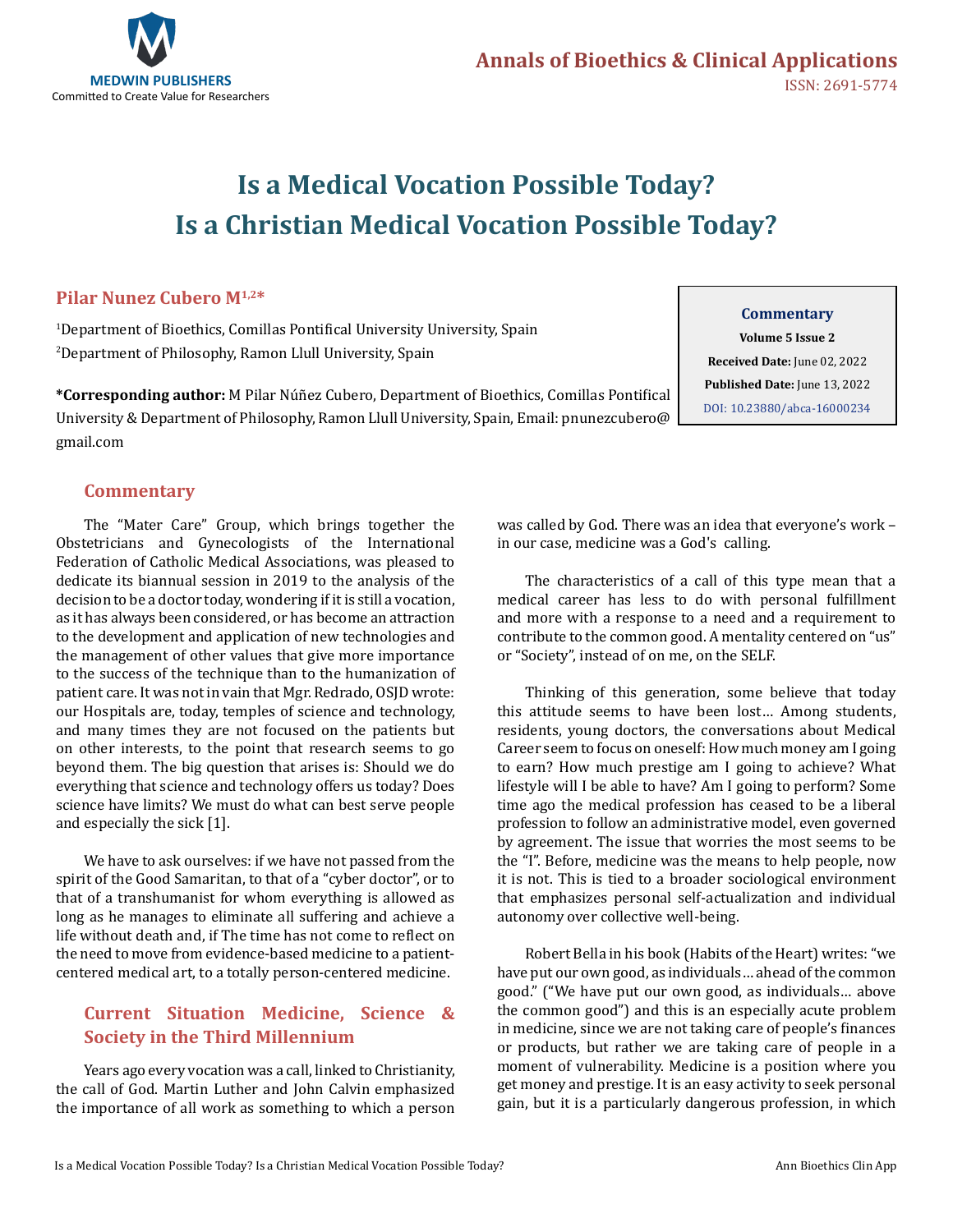seeking such possibilities can have repercussions and lead to inappropriate care of the vulnerable people to be served.

An upward path is given: When medicine is sought only for personal fulfillment, we see our patients as mere objects rather than people in need. If patients are presented to us as cases that do not bring us interest for our academic careers..., they become annoying, annoying, and we use them without interest, because their questions do not bring us any benefit, unless we can make some publication with their case to enhance the resume. They are patients who are not worth our time. We do not see in them people in need of help, nor do we see ourselves as public servants, rather the patients become a secondary point of interest, even an obstacle to our goals.

If we think like this…We Will Be Doctors, Not Caregivers



If we want a truly caring generation of doctors, we have to change the culture of "me and medicine" to one of "medicine and patients" and our helping role. Bellah wisely says, we have to return to "the idea of medical work as a contribution to the good of all, and not merely as a means to our own progress."

If today we deeply reconsider the reason for medicine, perhaps we will find in our hearts a genuine desire to always be there for our patients.

### **Vocation**

It will be necessary to establish the difference between PROFESSION and VOCATION

Profession is a type of job that requires deep, modern training and practical experience or skills. Practice as a professional, really means that one has to do what others think you are capable of doing, with competence, and for that you deserve respect. Depending on the workplace and its type, it can be presented in different ways, and professional work is normally sealed with one form of contract or another.

Vocation is the occupation to which one strongly feels the need to dedicate oneself, regardless of earning money or other benefits. The personal vocation should be what one feels driven to do because that gives a deep meaning to his life. A type of work that you feel compelled to do and to which you spend most of your time and energy

To work in medicine, one should have a vocation for it. Vocation that implies being "rigorously scientific, deeply human, and ethically correct", since it is the ideal destiny, the specific mission that each person has to be and to do in their own life, something in us that struggles to be fulfilled and that collides with our environment –soul, body, social world, nature- so that they allow it to "be", to carry out its mission (Ortega y Gasset). A call to a certain way of existing, what we feel "have to be", the task or project of existence that must be carried out.

The first sign of personal vocation is LOVE, which fights and overcomes the difficulties against it, which try to keep him from dedicating himself to it and fulfilling his vocation, as the unavoidable personal task.

### **Medical Vocation**

The Medical Vocation supposes that inner desire and that love against all difficulties, since it needs all levels of interpretation (literal, moral, allegorical, and analogical) to achieve a true DOCTOR-PATIENT ENCOUNTER.

In the first meeting, the doctor has to evaluate the patient's situation, the plausibility of his terms, the inaccuracies in his expression and the narrative fidelity, for the benefit of the patient and to create empathy. And at the same time explore the patient's values. Without forgetting that the human person is a unit, not a conglomerate of 5 components



After the first meeting, he has to follow the path of reason to get to know the truth: the reality of the patient in the physical, mental, social, spiritual and emotional (Zubiri), always confronted with a system of references , to point out some possibilities of diagnosis and differential diagnosis and checking the veracity of these possibilities (evidence)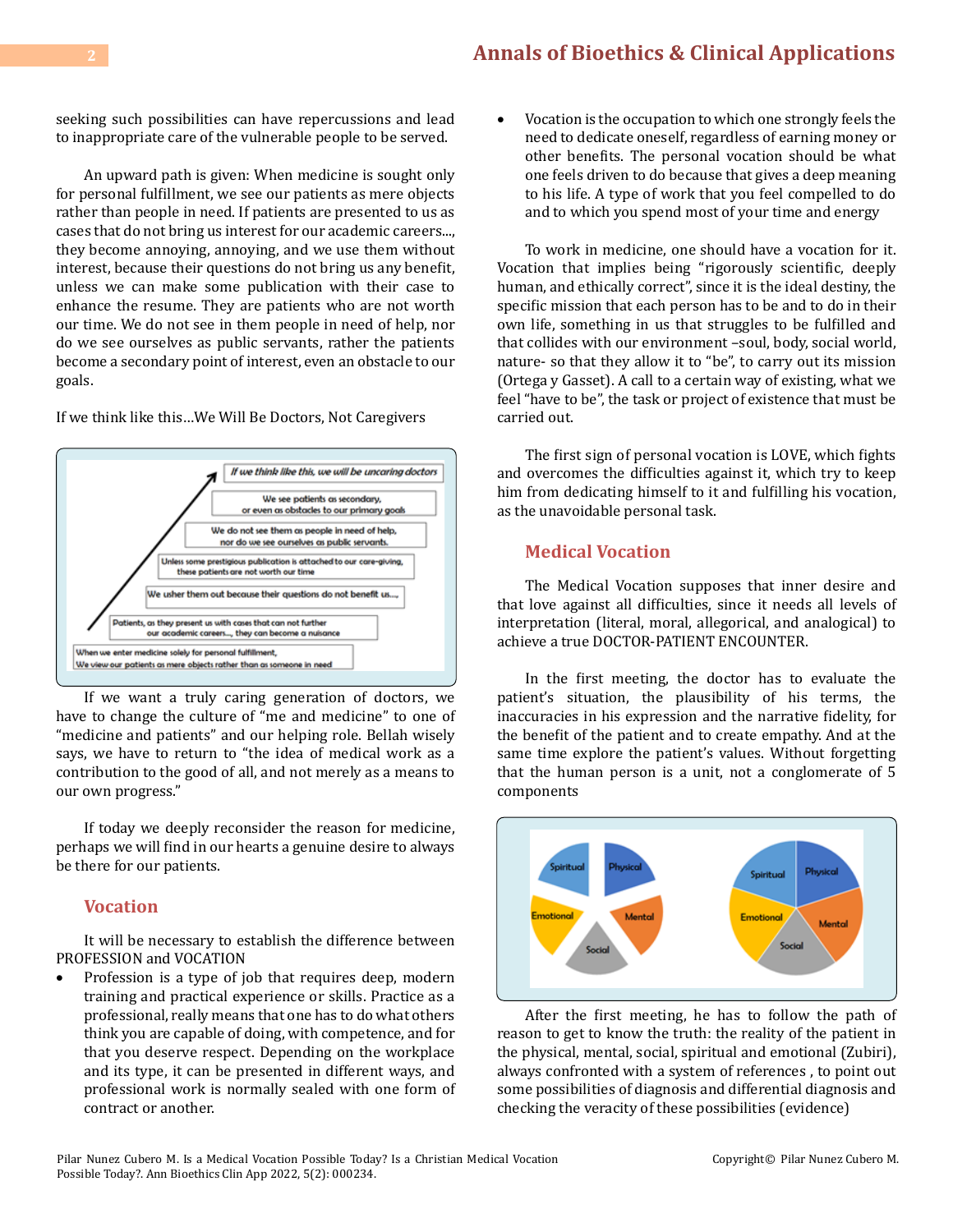And after that, come to the path of morality to contrast if there are some values in conflict and if there were, respecting personal autonomy, allowing the patient to participate in deliberation and decision "without forgetting that an emotional situation can lead the patient to an axiological blindness" and that it will be necessary to give him time to deliberate and arrive at the correct decision.

Physicians, in the exercise of their profession, cannot forget their moral principles, neither at the time of their medical acts, nor at the time of manifesting them. Their bioethical training should not be based only on Principles, but also and, mainly, on the virtues, especially prudence, not as caution but as Phronesis or practical wisdom (Pellegrino), keeping in mind a great sense of duty, since often it is well known what can be done, but what one has the DUTY to do is ignored.

The autonomy of the patient requires respect, but not discharging all responsibility on him, as a moral, autonomous and responsible subject must be included in the process of deliberation and decision-making in everything that concerns him. It will be necessary to jointly analyze the facts, reflecting on the values that are at stake, to deduce the duties to be followed:



The moral conscience has to guide and give an orientation on the moral decision. It is about a type of conscience that can guide us in the most difficult decisions because it in the subjectivity of DUTY, where ethical decisions have to be made, knows that Medicine is a science of probability and not a science of certainty, and without forget that all moral conscience is manipulable.

The Legislation and the Codes of Medical Ethics have to incorporate the conscientious objection of doctors for ethical, moral and religious reasons, in order to guarantee the freedom and independence of professionals, without neglecting to consider that there are pathological consciences due to laxity or because of their rigidity, and without forgetting that Conscientious Objection is PERSONAL.

#### **The Medical Vocation Today Asks**

Love for medical work, Love for the patient, Competence, Dedication and so when what one wants to do and what one must do coincide, peace and joy are produced: "you enjoy with and in medical work".

The Christian Medical Vocation is identified with the image-model of the Good Samaritan



# **Vocation of the Christian Lay Physician, and of Catholic Health Personnel**

He asks "to see daily tasks as an opportunity to get closer to God, to fulfill his will, and to serve others by bringing them closer to God." Christifideles Laici 52 and giving a coherent testimony of it with life. "A baptized Christian who is truly baptized in his heart, living and fulfilling his profession wherever in the world he lives and exercises his profession, can be a true Christian."

#### **Christifideles Laici invites the following fields of action:**

- Promote the dignity of the person;<br>• Protect the inviolable right to life:
- Protect the inviolable right to life;
- Recognize religious and family freedom in their social environment;
- Act with Charity as inspiration and support for solidarity;
- Accept the duty of every person to express themselves in politics;
- • Consider the centrality of the person in the social and economic sphere;
- And evangelize the culture both at a general level and each culture in particular.
- The Pope, Francisco, thus addressed health workers "treat the sick as a person, not as a number" (June, 2019).
- Take care of the defense, respect and promotion of life.<br>• The health system and treatments have change
- The health system and treatments have changed radically, not only due to technological advances, but also because more serious problems of an ethical nature have appeared.
- Any medical practice or intervention on the human being must be carefully evaluated on whether it respects life and human dignity.
- • Appreciates the "irreplaceable service" to the most vulnerable or most needy people based on illness, age or marginalization.

Look at your patient; learn to call him by name. Be open to the unpredictable".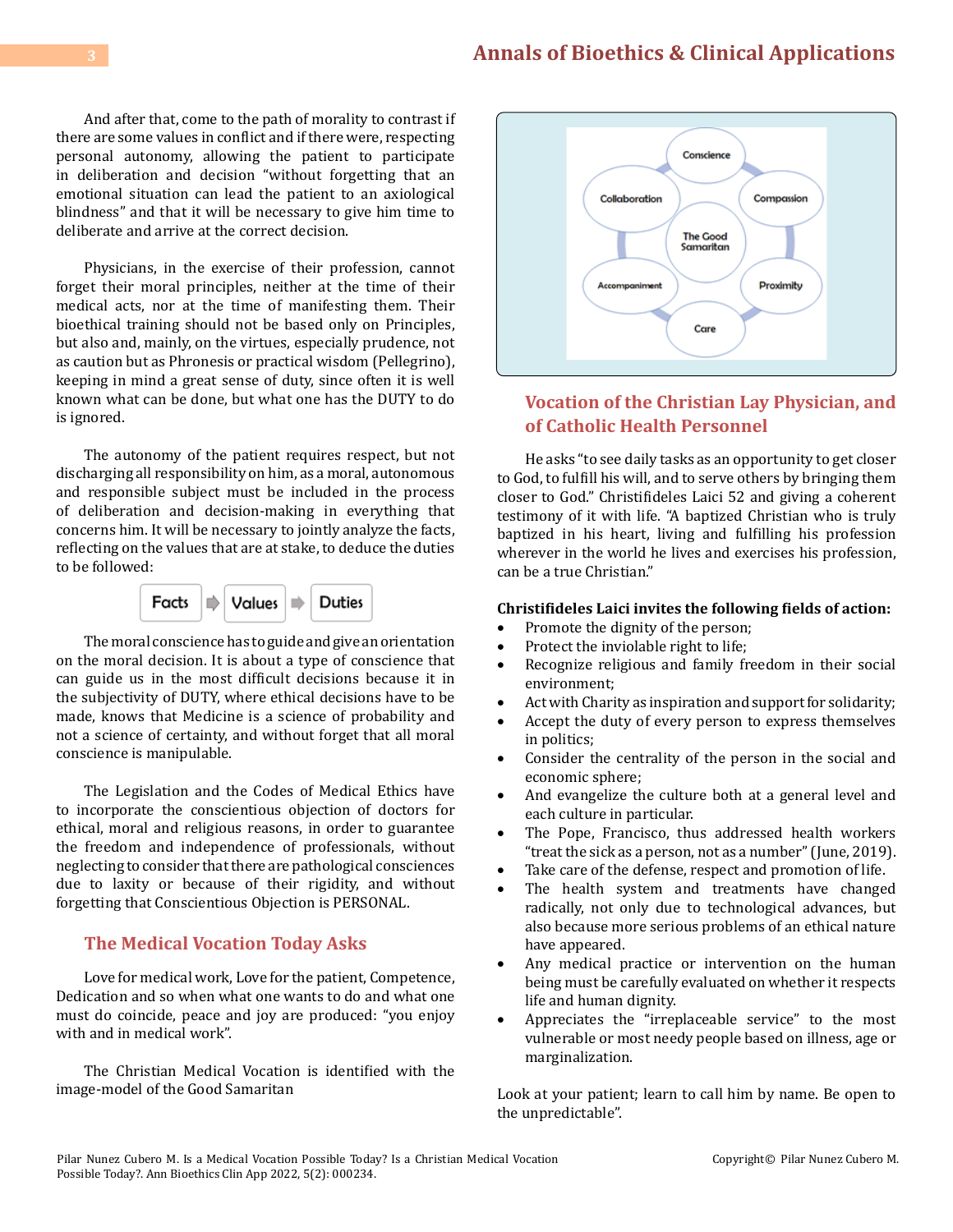Each person is unique and unrepeatable; contemplating the humanity of Christ teaches us that every individual is not a number, but a person, unique and unrepeatable". The efficiency of the Corporation and the reduction of costs often put the needs of the patient in second place, rather than accompanying them throughout their illness.

Christian professionals are encouraged to devote particular attention to spirituality. So that this fundamental dimension of the person, so important but often forgotten in our time, is once again valued and appreciated, especially for those who live with the disease and for all those who are close to those who suffer".

CHALLENGES posed to the medical vocation, Christian or not, by Modern Medicine and Contemporary Society. The challenges of modern medicine and society to the medical vocation focus on the value of life and human dignity from beginning to end (abortion, euthanasia...)<br>Consider the value and annication of

- Consider the value and application of Prenatal Genetic Diagnosis or PGD and Systematic or Screening Diagnosis, SGD, when authors, such as Savulescu, claim that parents have a moral obligation to perform Genetic Diagnosis of their embryos and make a selection of the embryos. Themselves.
- • The creation of embryos for the purposes of reproduction, research or treatment.
- Cloning to obtain stem cells. You cannot eliminate a life to save another life.
- Assisted reproduction, up to what limits... Up to surrogacy?
- Transhumanist and post humanism (can and should man be changed?)
- The robotic. Can robots and cyborgs treat and care for the patient?
- The Society of maximum well-being, the greatest wellbeing, for whom? For everyone?
- Gender situations, for whom? Why?
- Ethics, Law, Legislation and Policy



Transhumanist, why and for whom? There is a difference between trying, improving and wanting to change man



Gender Situations and Theories: Queer Theories…

The greatest possible Well-being, physical, intellectual, social, emotional, spiritual, economic, occupational, environmental… For whom? For each and every one?

The Autonomy of the Patient, can the patient demand a treatment that is not medically indicated? Change from a Paternalistic Medicine to an Autonomist or Deliberative Model.

#### **Bureaucracy a New World Order**

- • A techno-liberal globalization
- A technical globalization of the community<br>• Genetics and germ line therapy
- Genetics and germ line therapy
- The Hybridization "Machine-Man" (Cyborg)<br>• Artificial Intelligence (not different from
- Artificial Intelligence (not different from Humans) Kurzweil
- Converging Technologies: NBIC
- Transhumanism and Posthumanism
- A New Humanity (Avatar 2045)

Politicization & Commercialization the 4th Industrial Revolution.



# **Ethics and Law "Legislation"**

#### **Ethics**

Do we have to do everything that science and technology offer us?. What should we do...? What is necessary to serve people, the sick? LAW: Can the Law compel the withdrawal of a treatment and lead the patient to his death?.

Is it possible to legislate to impose the "Reproductive Right" including the end of a pregnancy?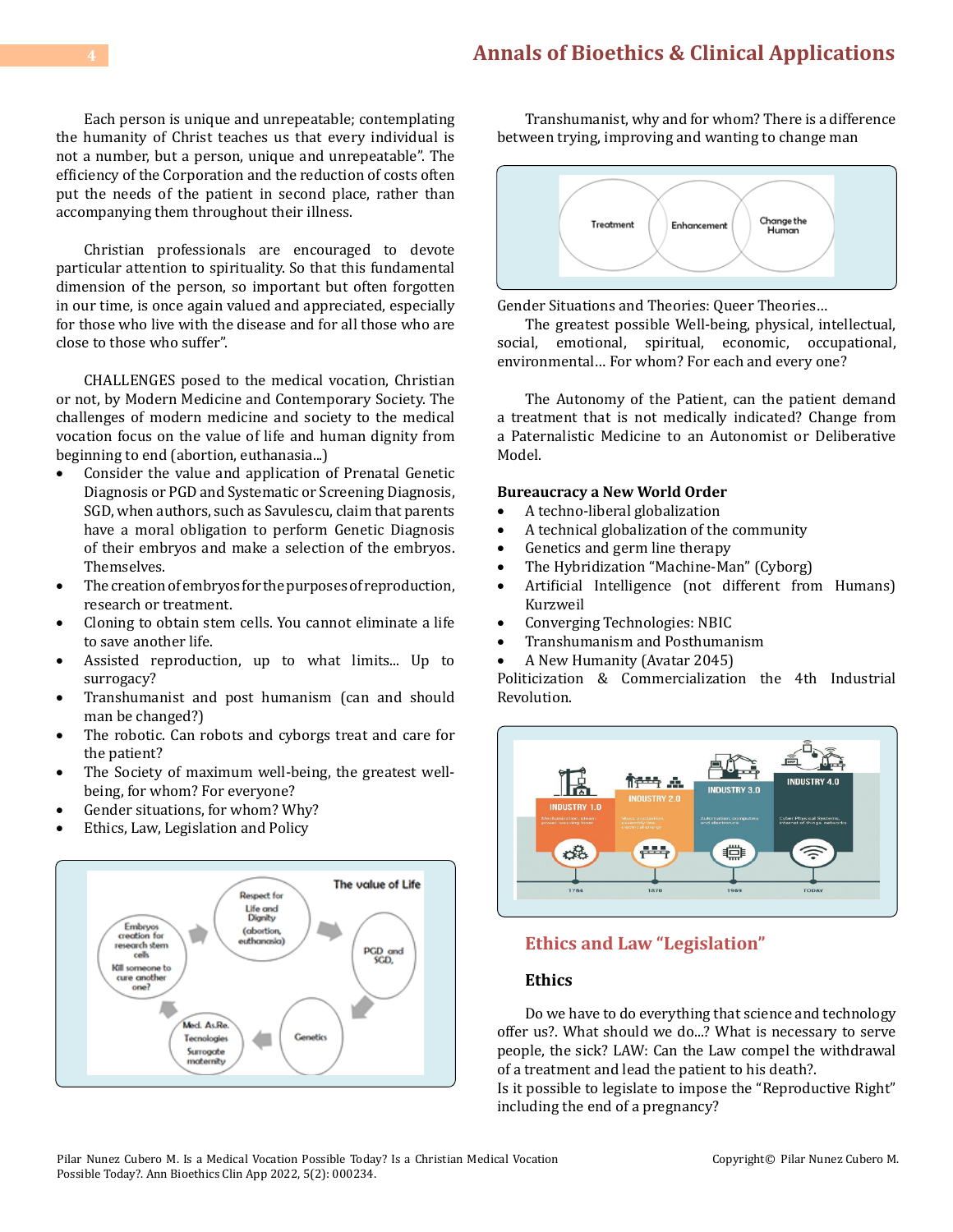Conscientious objection is based "on the personal need not to act against one's own ethical conviction"

The choice to object must be made with respect and humility, without becoming a reason for pride or vanity.

In these situations, it is essential to exchange reasons and dialogue "especially with those who hold different positions", always avoiding condemnation. Today it seems that our hospitals are temples of science and technology, and they are not focused on the sick, even in some cases the research goes beyond the individuals... the sick. The doctor will often have to remain in a democratic disagreement, remaining in conscientious objection when many of the decisions go against our values, and against a Christian vision of man and life.

The demand for coherence about life could lead, in extreme cases, to the greatest and supreme testimony of martyrdom, as the martyrs of the 19th century in Korea show us..., and now, it can lead us to lose our jobs.

# **Conclusion**

Is Medicine a possible vocation today? Yes, it is always possible to heal and care for the people who live in our world, real people and Cyborgs. Serving the most vulnerable... the poor, the refugees, the homeless, as well as those living in developing countries, the least advantaged You will always have the poor with you, and whenever you have a desire you can do them good, (Mk 14, 7)

### **Annexes**

# **Full text of the Geneva Declaration, October 2017 Physician's Promise**

- I SOLEMNLY PROMISE to dedicate my life to the service of humanity;
- • ENSURE above all for the health and well-being of my patient;
- RESPECT the autonomy and dignity of my patient;
- MONITORING with the utmost respect for human life;
- DO NOT ALLOW considerations of age, illness or disability, creed, ethnic origin, gender, nationality, political affiliation, race, sexual orientation, social class… to come between my duties and my patient;
- KEEP AND RESPECT the secrets entrusted to me, even after the death of the patient;
- EXERCISE my profession conscientiously and with dignity and in accordance with good medical practice;
- PROMOTE the honor and noble traditions of the medical profession;
- GIVE my teachers, colleagues, and students the respect and gratitude they deserve;
- SHARE my medical knowledge for the benefit of the

patient and the advancement of health;

- TAKE CARE of my own health, well-being, and abilities to provide health care of the highest standard;
- NOT TO USE my medical knowledge to violate human rights and civil liberties, even under threat. I MAKE THESE PROMISES solemnly and freely, under my word of honor.

# **A Code or Constitutional Charter for Physicians: Professionalism**

Rev Chile Infect 2004; 21(1): In February 2002, a very interesting document was published simultaneously in the Lancet1 and Annals of Internal Medicine 2 journals. It is the proposal for a new Code or Constitutional Charter for the medical profession, which proposes the ideals to which "all medical professionals can and should aspire [1]." The document is the product of several years of joint work by three very important institutions dedicated to internal medicine and, to a large extent, regulating it: the American Board of Internal Medicine, the American College of Physicians and the European Federation of Internal Medicine. Despite this origin, its scope reaches all medical disciplines. The Code consists of an introduction or preamble of its foundations [2], followed by the proposal of three basic principles and ten commitments.

### **Preamble**

Professionalism is the basis of medicine's contract with society.

The word "professionalism" in the Spanish language does not reflect the content of that Constitutional Charter, but it is universally accepted, probably because in English it better expresses the content of this document. In any case, this Charter or Code establishes principles and commitments that are specific and exclusive to the medical profession. All doctors should know the content of this Code and try to put it into practice. Medical journals, specialty societies, and medical schools should be involved in the effort to spread these ideas [3-6].

# **Fundamental Principles**

- Principle of Primacy of the Welfare of the Patient: Altruism contributes to trust and a good doctorpatient relationship. Market forces, social pressures and administrative requirements cannot violate this principle.
- • **Principle of Patient Autonomy:** Physicians must be honest with patients and empower them to make informed decisions about their treatment.
- • **Principle of Social Justice:** Physicians must actively work to eliminate all discrimination in health care,